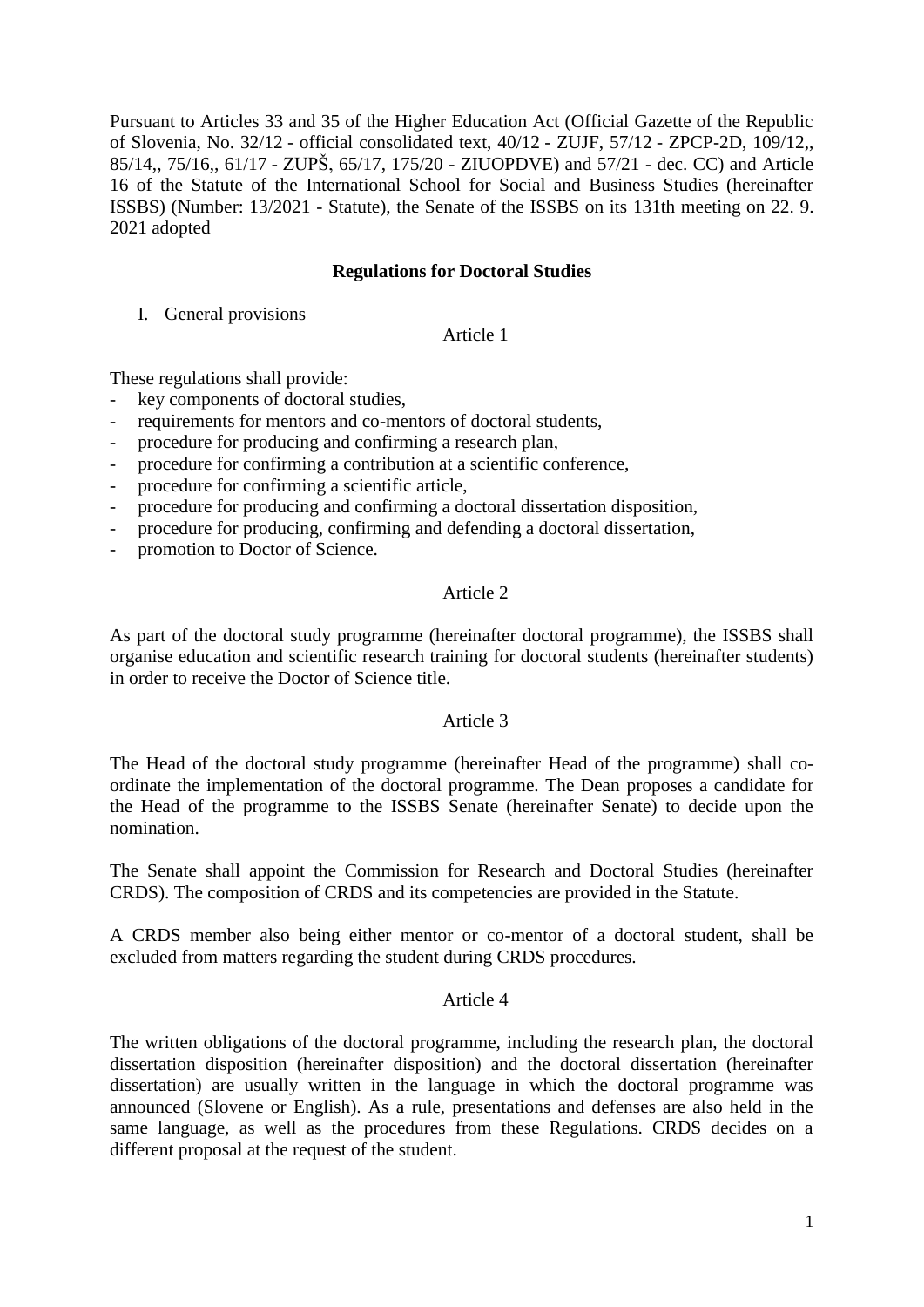Obligations, such as a contribution to a scientific conference and publication of a scientific article are in the language in which the conference is held or scientific articles are published in the journal.

II. Mentor and co-mentor

# Article 5

A mentor shall be a higher education teacher with the title of Assistant Professor, Associate Professor or Full Professor who meets the following conditions:

- has been a mentor or at least co-mentor on a completed doctoral dissertation, or a mentor on at least one completed master's degree or at least three completed mentorships on the Bologna system second cycle;
- demonstrates research activity in the field of dissertation:
	- o as a rule qualifies as leader of an applied or basic research project according to the SRA methodology,
	- o as a rule by leadership or membership in a project group of national or international research projects over the past 5 years and
	- o by articles and other publications not older than 5 years;
- has been determined by the Nakvis Criteria for Accreditation and External Evaluation of Higher Education Institutions and Study Programmes.

Recommended maximum number of doctoral students per mentor is determined by the Nakvis Criteria for Accreditation and External Evaluation of Higher Education Institutions and Study Programmes.

Active (co) mentoring is considered to be (co) mentoring to students for whom no more than two years have passed since their last enrolment in the year.

New (co) mentoring for an individual higher education teacher is considered when the Senate appoints them as a (co) mentor.

When determining the maximum number of doctoral students per mentor, co-mentoring is counted as 0.5 mentoring.

# Article 6

Prior to the first entry into the study programme, the CRDS shall address a short conceptual design of the enrolment candidate's research work and provide a proposed mentor and a proposed co-mentor if necessary, in case the proposed topic of the candidate's research is interdisciplinary.

The faculty shall obtain a written consent of the proposed (co) mentor expressing their readiness to assume the role of the proposed (co) mentor.

The proposed mentor and the proposed co-mentor cooperate with the student and are, by rule, later appointed as mentor or co-mentor by the Senate.

The mentor and the co-mentor are approved by the Senate upon the approval of the disposition, following a preliminary check of the conditions for mentoring by the CRDS.

The mentor or the proposed mentor include the student in their scientific research work.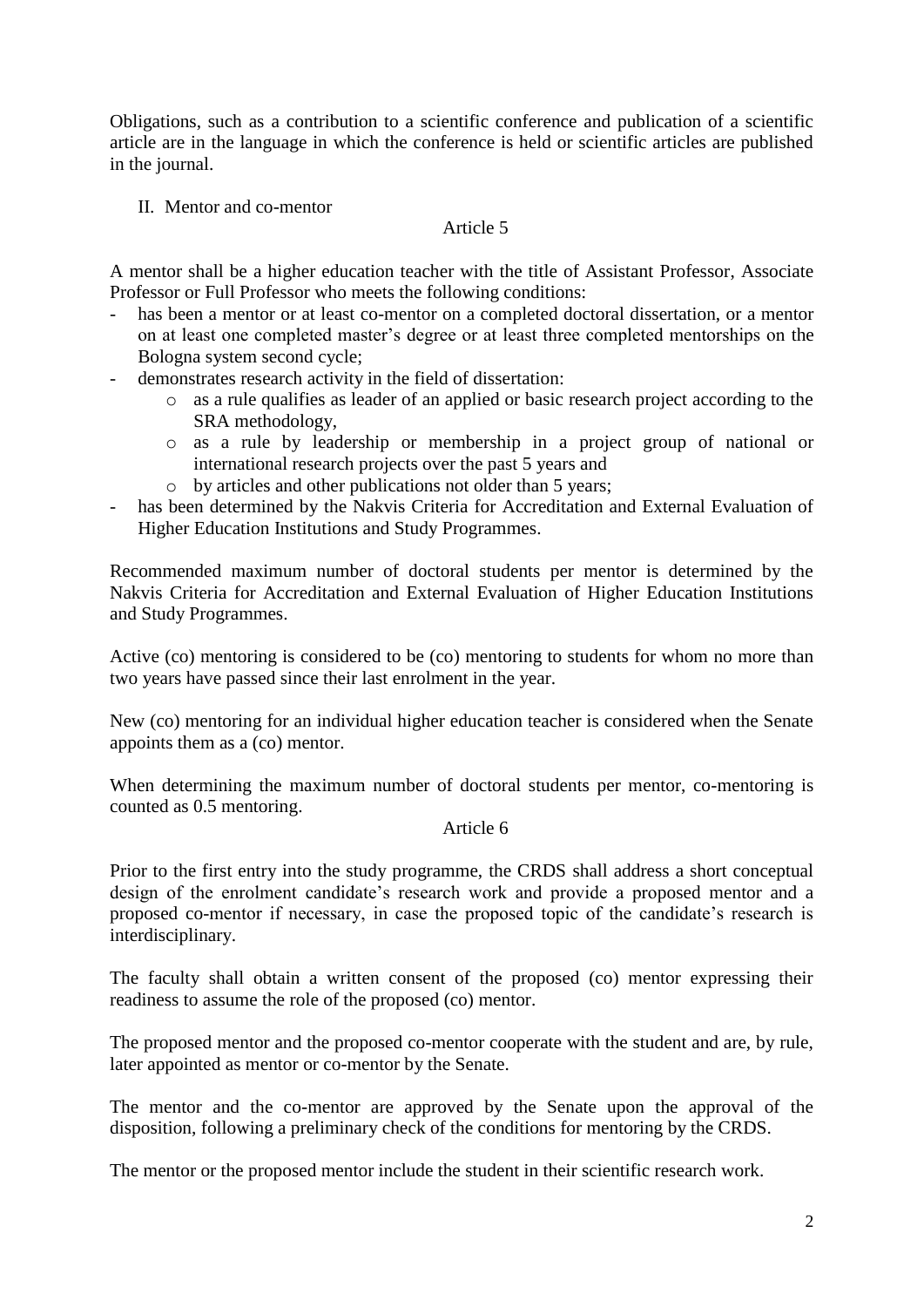## III. Research plan

## Article 7

The student's doctoral programme obligation is to design a research plan, under the leadership and guidance of the proposed mentor. Structure, length and technical characteristics of the research plan are defined in Annex 1 of these Regulations (PDŠ\_Pr-1 – Structure, length and technical characteristics of research plan).

## Article 8

The student shall present the research plan at a doctoral seminar, as a rule during the first year of studies. Prior to submission and presentation of the research plan, the student obtains the consent of the proposed mentor to submit a research plan. (PDS  $Obr-1b - Constant$  of mentor / co-mentor upon submission of research plan). The presentation is intended to provide opinions and suggestions on the research plan, which the student should take into account when preparing the disposition within the second year of the doctoral programme.

Presentations of research plans are organised at least once a year for all enrolled students. All doctoral students, their proposed mentors and proposed co-mentors as well as the members of the CRDS are invited to presentations.

The student shall complete Research Work 2 - research plan when the research plan is presented at the doctoral seminar and the holder of the study unit Research work 2 - research plan evaluates their research plan.

IV.Contribution at a scientific conference

#### Article 9

It is the obligation of the student in a doctoral programme to write a full contribution related to their research as the first or leading author and to present it at an international scientific conference. The full contribution has to be published in a peer-reviewed proceedings.

The student completes Research Work 1 - contribution at an international scientific conference when the full contribution is published in a peer-reviewed proceedings.

If student wrote and published a contribution at a scientific conference before entering the ISSBS doctoral programme, they could apply for recognition in case the contribution was not published more than 5 years prior to first enrolment to the programme. The application shall be considered and decided upon by the commission responsible for the recognition of knowledge and skills. The CRDS should give its opinion on the contribution recognition before the hearing on the commission responsible for recognition of knowledge and skills.

V. Scientific article

#### Article 10

It is the student's obligation, as part of the study programme obligations to write, present and submit for publication, independently or in co-authorship (the first author), a scientific article related to his research.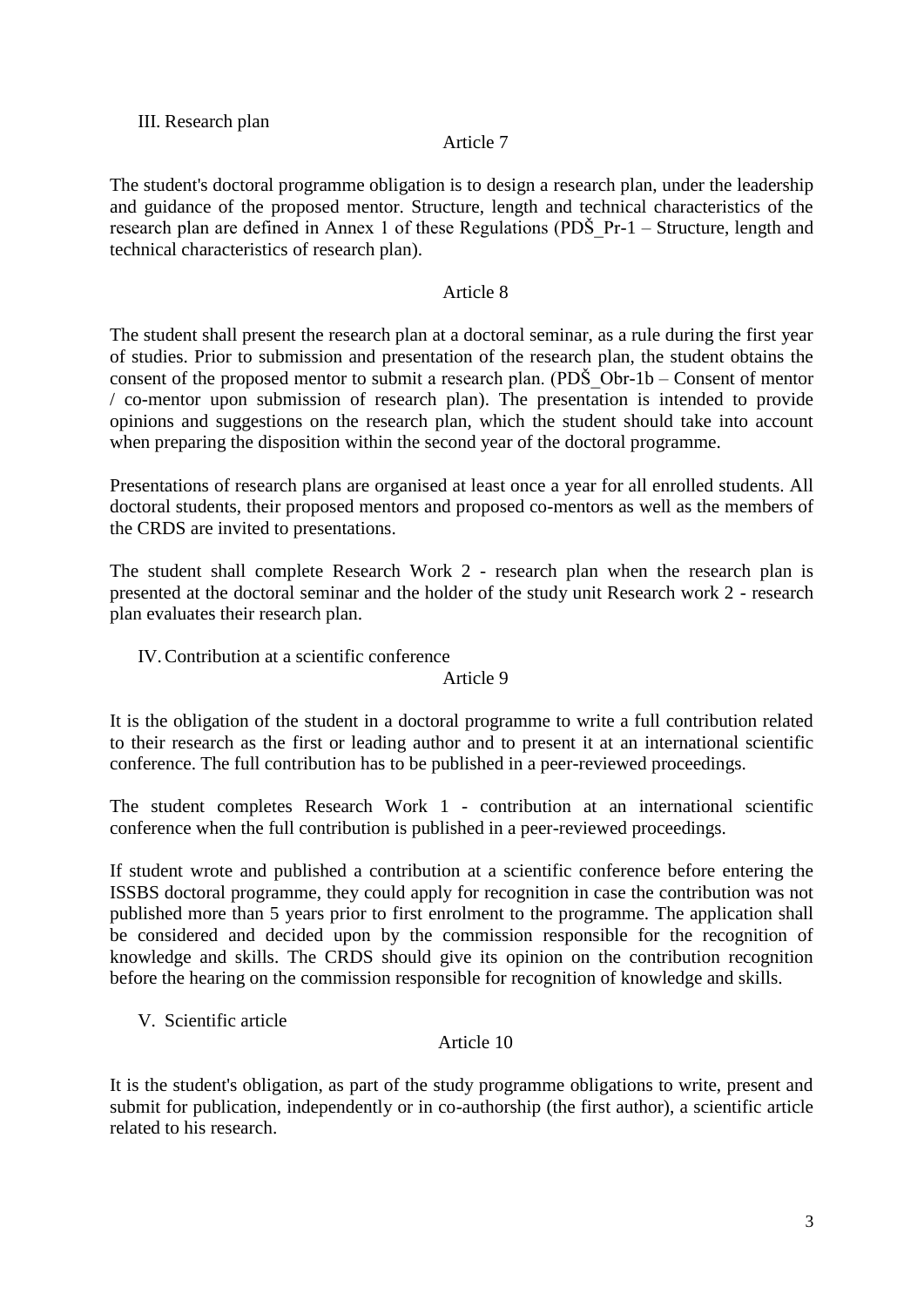The student shall complete the relevant study obligation Research work 4 - scientific article by having the article approved for publication in an international scientific journal.

The article has to be accepted for publication in an international scientific journal classified into at least one of the international bibliographic databases that the SRA takes into account in the categorisation of scientific publications.

If student wrote and published a scientific article before entering the doctoral programme of the ISSBS, they could apply for acknowledgment of the scientific article in case the article was not published more than 5 years prior to first enrolment to the programme. The application shall be considered and decided upon by the commission responsible for the recognition of knowledge and skills. The CRDS shall give its opinion on the contribution recognition before the hearing on the commission responsible for recognition of knowledge and skills. The student has to present a scientific article at a doctoral seminar.

VI. Disposition

## Article 11

The student shall prepare the disposition in cooperation with the proposed mentor. Structure, length and technical characteristics of disposition are defined in Annex 2 of these Regulations (PDŠ\_Pr-2 – Structure, length and technical characteristics of disposition).

# Article 12

The student shall submit the disposition in e-form together with the Form PDS Obr-1 – Submission of doctoral dissertation disposition to the Student Office (hereinafter Office).

Mentor submits the Form PDS Obr-1a – Consent of mentor / co-mentor upon submission of doctoral dissertation to the Office.

#### Article 13

The student shall present the disposition at a doctoral seminar. Disposition presentation is aimed at supplementing and improving the disposition as well as at clarifying possible dilemmas.

The Office shall organise the disposition presentation, as a rule once a year and for all students at the same time. In addition to the proposed mentor and the Head of the programme, members of CRDS and doctoral students are also invited to the presentation.

The proposed mentor shall complete the Form PDS  $Obr-2$  – Minutes of doctoral dissertation disposition presentation and submit it to the Office no later than 10 days after the presentation. The Office then forwards it to the student and to the Head of programme.

In case of supplementing the disposition, the student completes and submits the disposition in e-form to the Office within a period of up to three months together with a new Form PDŠ\_Obr-1 – Submission of doctoral dissertation disposition and with a report (PDŠ\_Obr-4a – Report on the amendment of doctoral dissertation disposition), in which they record how suggestions for improvement were implemented. This report is also signed by the mentor. The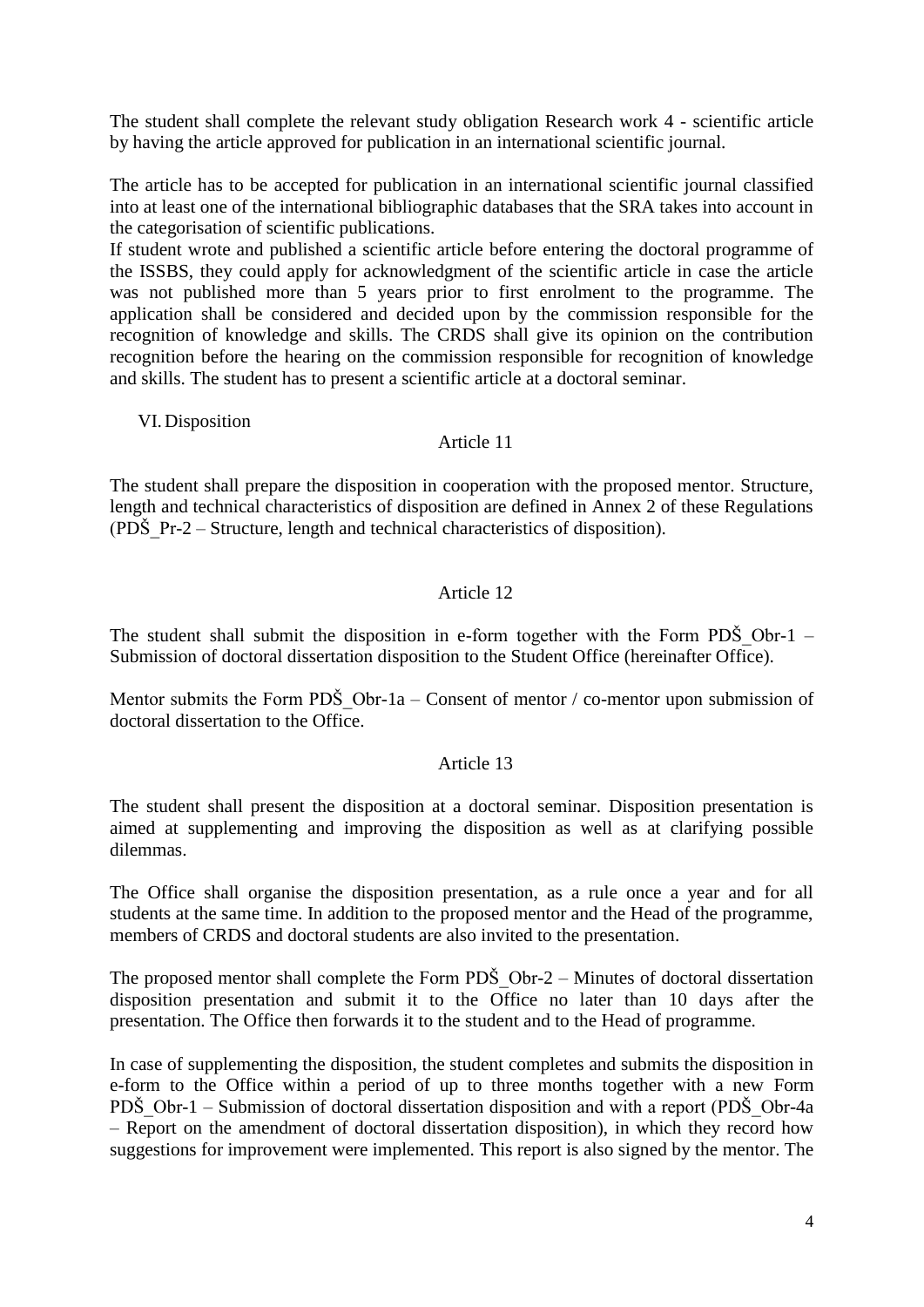mentor submits a new form PDS Obr-1a – Consent of mentor / co-mentor upon submission of doctoral dissertation to the Office.

## Article 14

CRDS shall review the disposition and form a proposal by the Commission for disposition assessment (hereinafter CDA). CDA consists of three higher education teachers or research associates. Mentor and co-mentor cannot be CDA members.

The CDA is appointed by the Senate on the proposal of the CRDS.

## Article 15

CDA members shall prepare individual reports on the assessment of disposition within one month and submit them to the Office

Report on the disposition assessment (Form PDS Obr-3 – Report on doctoral dissertation disposition assessment) contains an assessment of the suitability of the disposition components, defined in Annex 2 of these Regulations (PDŠ\_Pr-2 – Structure, length and technical characteristics of disposition) and assessment of the suitability of mentor in terms of compliance with the dissertation content and his references.

The disposition assessment report concludes with:

- a) approval,
- b) approval with suggestions for improvements to be taken into account by the student in the dissertation preparation,
- c) suggestions for improvements that the student should consider when re-submitting the disposition, or
- d) rejection of the disposition.

#### Article 16

The disposition assessment reports are addressed by the CRDS that adopts a proposal on the follow-up procedure (approval or rejection of the disposition).

In case c) from the last paragraph of the previous article, the CRDS sets a deadline for the student to submit an amended disposition (up to 3 months). The student may request an extension of the deadline for submitting the completed disposition, before the deadline. The extension is decided by the Head of the programme (up to 3 months).

Student submits the amended disposition to the Office together with the report (PDŠ\_Obr-4a – Report on the amendment of doctoral dissertation disposition) in which they state how the suggestions for amendment were taken into account. This report is also signed by the mentor.

The amended disposition is reviewed by CRDS, which either assesses whether the proposed improvements have been taken into account, or forwards the amended disposition to the member of the CDS, who proposed the improvements, for review.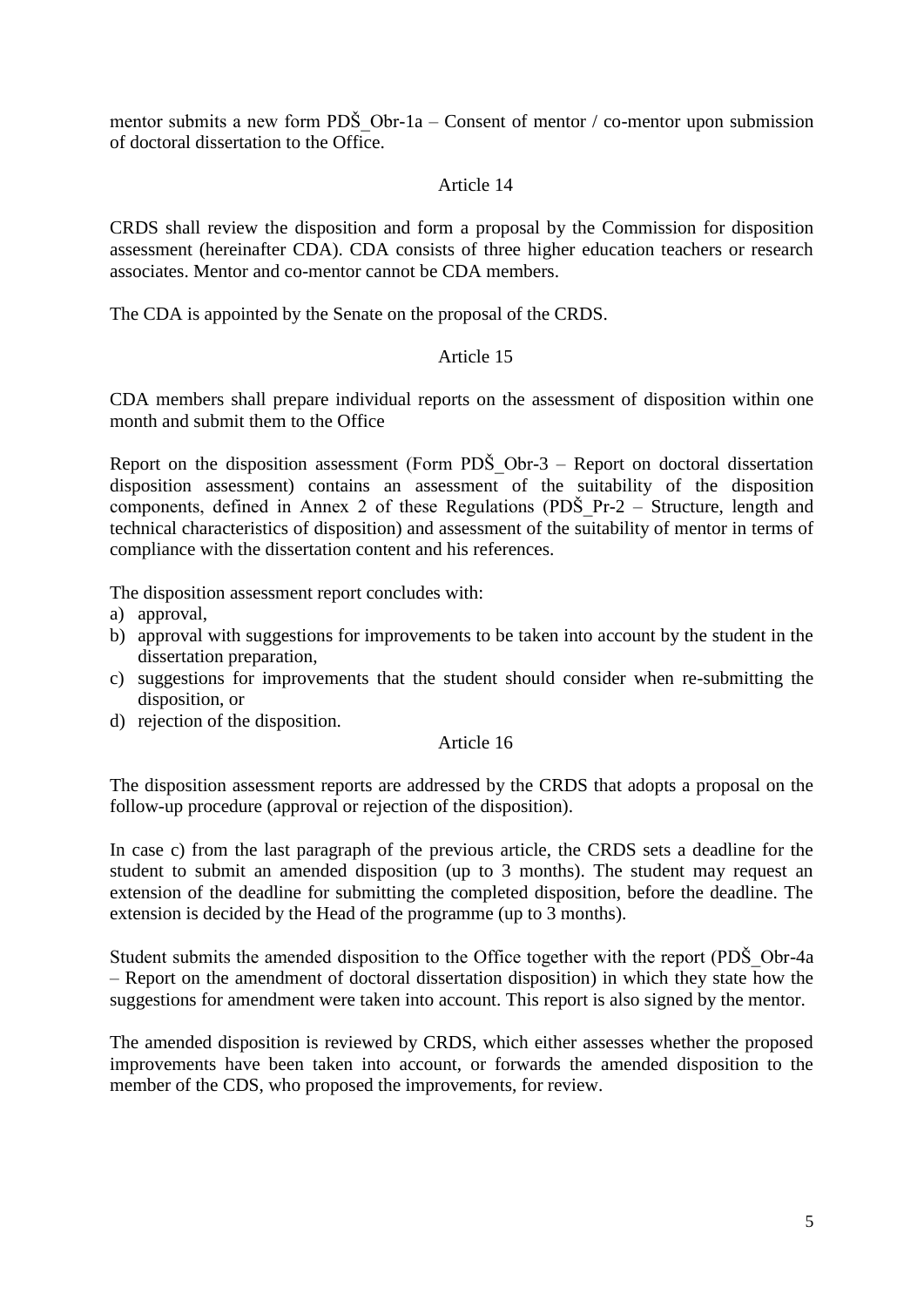The CDRS shall propose the decision of approval or rejection of the disposition as well as the approval of the proposed mentor and the proposed co-mentor to the Senate.

The Senate confirms or rejects the disposition as well as the proposed mentor and the proposed co-mentor.

By confirming the disposition in the Senate, the student successfully completes the relevant study obligation.

If the disposition is rejected, the study obligation will be assessed negatively. In this case, the student may submit a new proposal of disposition, also proposing a new mentor.

VII. Dissertation

## Article 18

The dissertation is the final work in a doctoral programme, the original scientific-research work that represents a contribution to science. In preparing the dissertation, the student is guided and directed by the mentor.

Structure, length and technical characteristics of dissertation are defined in Annex 3 of these Regulations (PDS  $Pr-3$  – Structure, length and technical characteristics of dissertation). When preparing the dissertation, the student takes into account the basic guidelines for forming written work at the ISSBS (Annex SOP\_ONOSB) and the basic guidelines for the use of the scientific apparatus at the ISSBS (Annex SOP\_ONRZA). The student is responsible for the grammatical integrity of the dissertation.

The obligatory (last) annex to the dissertation is an expanded abstract. If the dissertation is written in Slovene, the abstract will be in English, and if the dissertation is in English, the abstract will be in Slovene.

VIII. Submitting the dissertation

# Article 19

The student shall submit the dissertation to the Office no later than three years after the confirmation of the disposition by the Senate.

The student submits the dissertation in an e-form to the Office together with the form PDŠ Obr-5 – Submission of dissertation. The mentor submits the form PDŠ Obr-5a – Consent of the mentor / co-mentor upon submission of doctoral dissertation.

A student being unable to submit a dissertation within the prescribed time limit for justified reasons may request an extension, before the deadline. The extension is decided by the Senate on the proposal of the Head of the programme. If the Senate does not approve the extension, the student may submit a new disposition proposal with a new topic.

If the student does not submit the dissertation on time and does not request an extension of the submission deadline, it will be considered that he has withdrawn from the dissertation process. A decision to suspend the procedure is issued to the doctoral student. In this case, the student can submit a new disposition proposal with a new topic.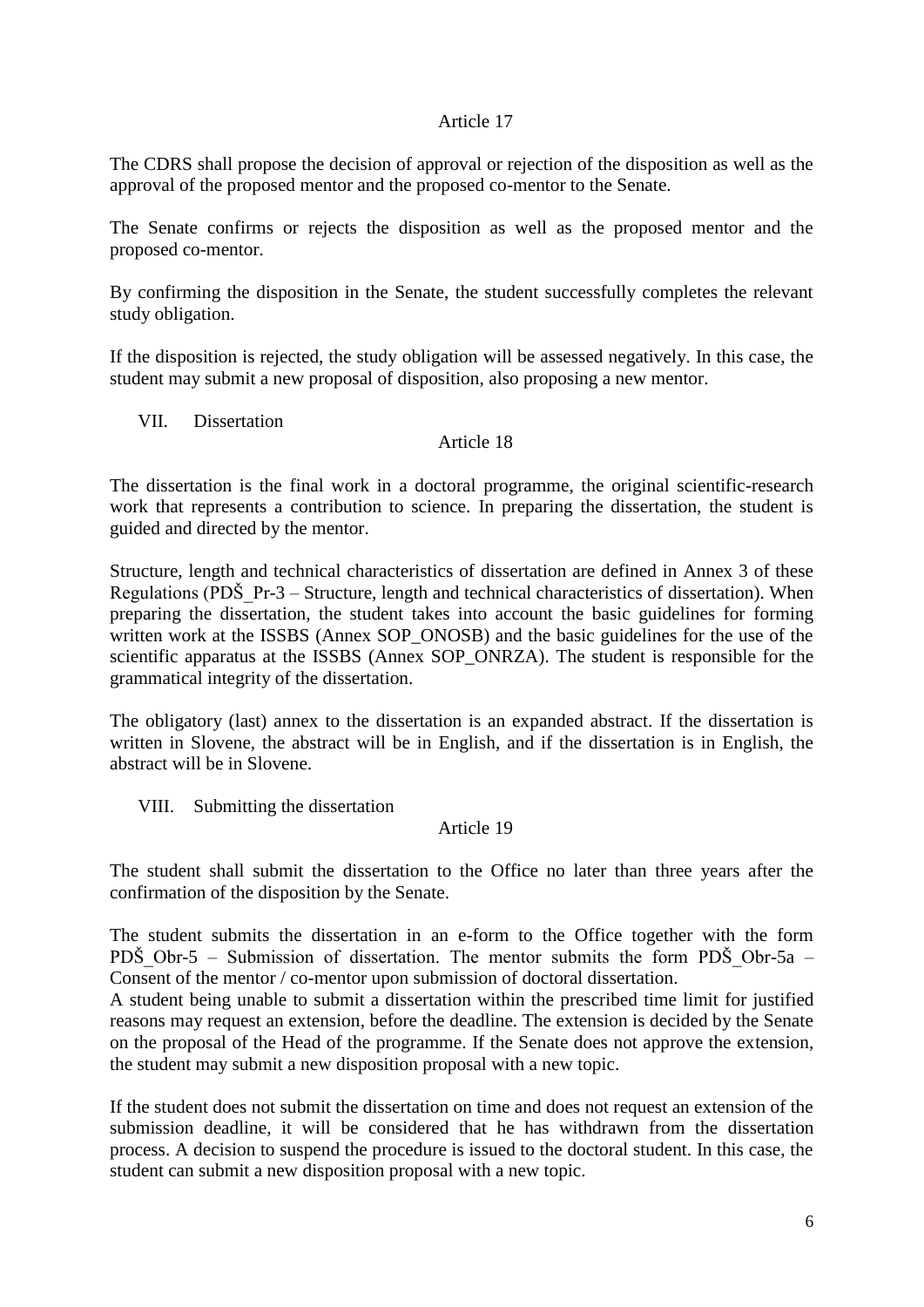It is the student's obligation to present the dissertation at the doctoral seminar. The presentation of the dissertation is intended to inform the public and provide feedback to the student - to clarify dilemmas, supplement and improve the dissertation.

The Office organises the presentation. Relevant information is published on the bulletin board and the presentation is public. In addition to the student, mentor and co-mentor, members of CRDS and doctoral students are also invited to the presentation.

The mentor completes the Minutes of doctoral dissertation disposition presentation (Form PDS Obr-6) and submits it to the Office no later than 10 days after the presentation, and the Office then forwards it to the student and to the Head of programme.

In case of supplementing the dissertation, the student completes the dissertation and submits the supplemented dissertation to the Office, by rule within three months, together with the new form PDS Obr-5 - Submission of doctoral dissertation and with a report (PDS Obr-4b -Report on the amendment of doctoral dissertation), in which they record how suggestions for improvement were implemented. The mentor submits a new form  $PD\check{S}$  Obr-5a – Consent of the mentor / co-mentor upon submission of doctoral dissertation.

#### Article 21

The student submits the dissertation to the Office in e-form and attaches:

Confirmation of grammatical suitability of doctoral dissertation (Form PDS Obr-7) in eform and

completed checklist of technical assessment of 3rd cycle texts (Form PDŠ\_Obr-8 - Technical assessment checklist at the 3rd level) in e-form.

## Article 22

The Office shall perform a technical review of the dissertation before it is reviewed by CRDS. After the first and potentially second technical review, the Office issues a certificate of the technical (un) suitability of the dissertation (on the form PDŠ\_Obr-8 - Technical assessment checklist at the 3rd level) within 21 days upon receiving the dissertation. At each further technical review, the Office issues a certificate of technical (un) suitability within 30 days from the date of the last submission for technical review.

In case of inadequacies in the doctoral dissertation, the student has to correct these no later than one month from the date written on the form PDS Obr-8 - Technical assessment checklist at the 3rd level and repeat the technical suitability assessment procedure. The procedure is repeated until the dissertation is technically suitable.

With the computer program used for determining the similarity of the text, the Office checks for possible copyright infringements (plagiarism), defined in the Rules on the assessment of knowledge and the appropriateness of the use of scientific apparatus, when submitting the dissertation for technical review.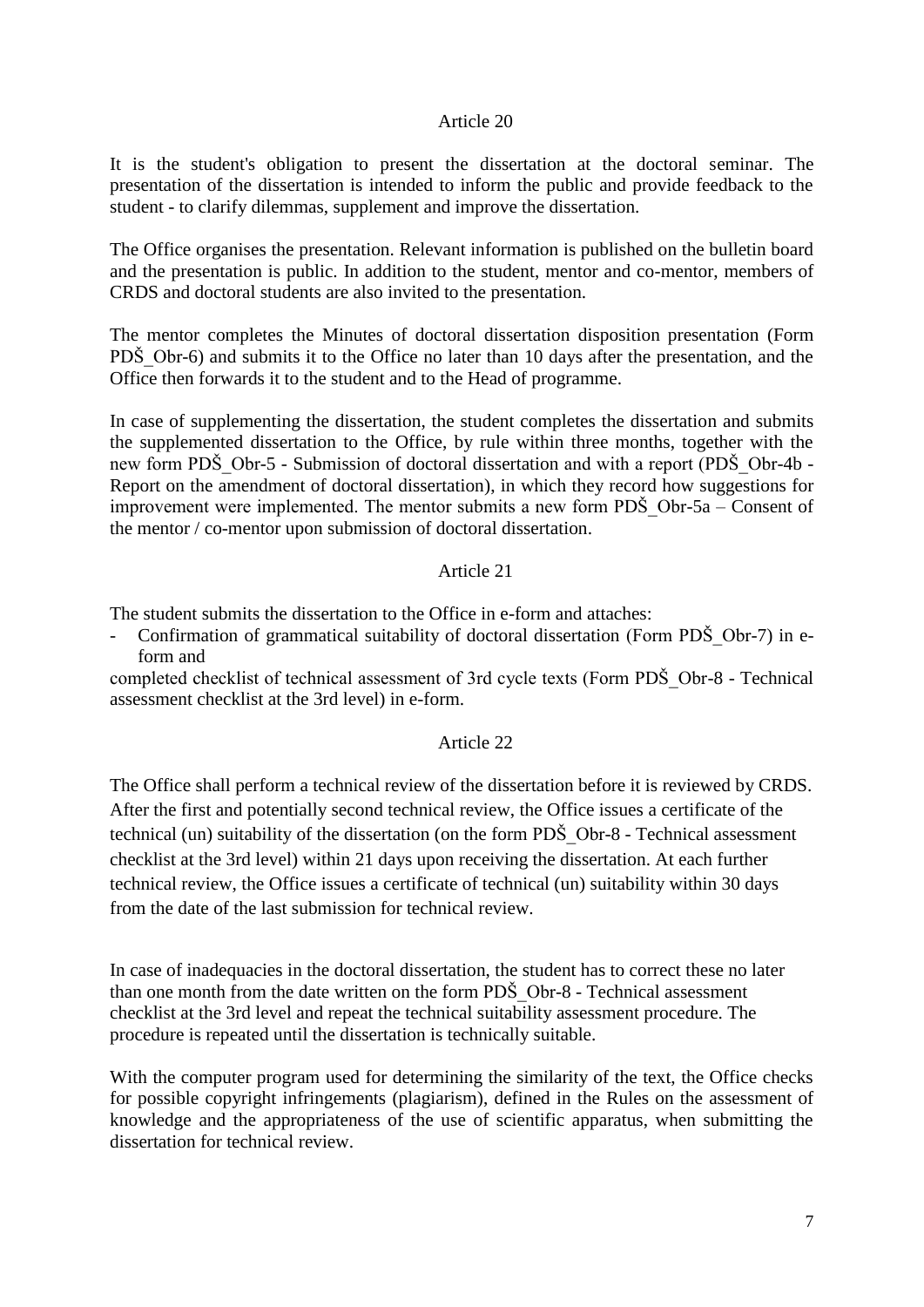A copy of confirmation of technical suitability assessments and the report of the detector of similar contents are e-mailed to the student, mentor and co-mentor by the Office.

The student shall submit the dissertation in e-form (PDF) to the Office within 15 days following the confirmation of technical suitability of the dissertation.

The first and second technical review are free of charge, and the third and further reviews are charged according to the valid ISSBS price list.

Having received the confirmed certificate on the assessment of the technical suitability of the doctoral dissertation, the mentor submits the mentor's report on the doctoral dissertation (form PDS Obr-5b - Mentor's report on doctoral dissertation) to the Office within 15 days. On the report, the mentor indicates whether the overlap of the doctoral dissertation with other texts, according to the Detector of similar content, is appropriate for defense or not, and writes a justification.

#### Article 23

The CRDS shall examine the dissertation and form a proposal for the Commission for Assessment of Dissertation (CAD).

The CAD consists of three higher education teachers or research associates, of which at least two are members from the field of dissertation and at least one member from the ISSBS. As a rule, the two CAD members are the ones that had previously assessed the disposition. Mentor and co-mentor cannot be CAD members.

The Senate shall appoint the CAD upon the CRDS proposal.

The Office shall inform the student, mentor, and CAD members about the decision of the Senate (appointment of CAD).

#### Article 24

The CAD members shall prepare individual reports on the assessment of the dissertation within one month and submit them to the Office

The report on the dissertation assessment (Form PDS Obr-9 Report on doctoral dissertation assessment) contains an assessment of the suitability of the dissertation components defined in Annex 3 to these Regulations (PDŠ\_Pr-3 - Structure, length and technical characteristics of dissertation).

Reports on the dissertation assessment are concluded with:

- a) approval,
- b) approval with proposals for amendment of the dissertation which have to be considered before the defense of the doctoral dissertation,
- c) approval with proposals for amendment of the doctoral dissertation which the student considers and includes in the final version of the dissertation (hard copy) after the defense of the doctoral dissertation or
- d) rejection of the dissertation.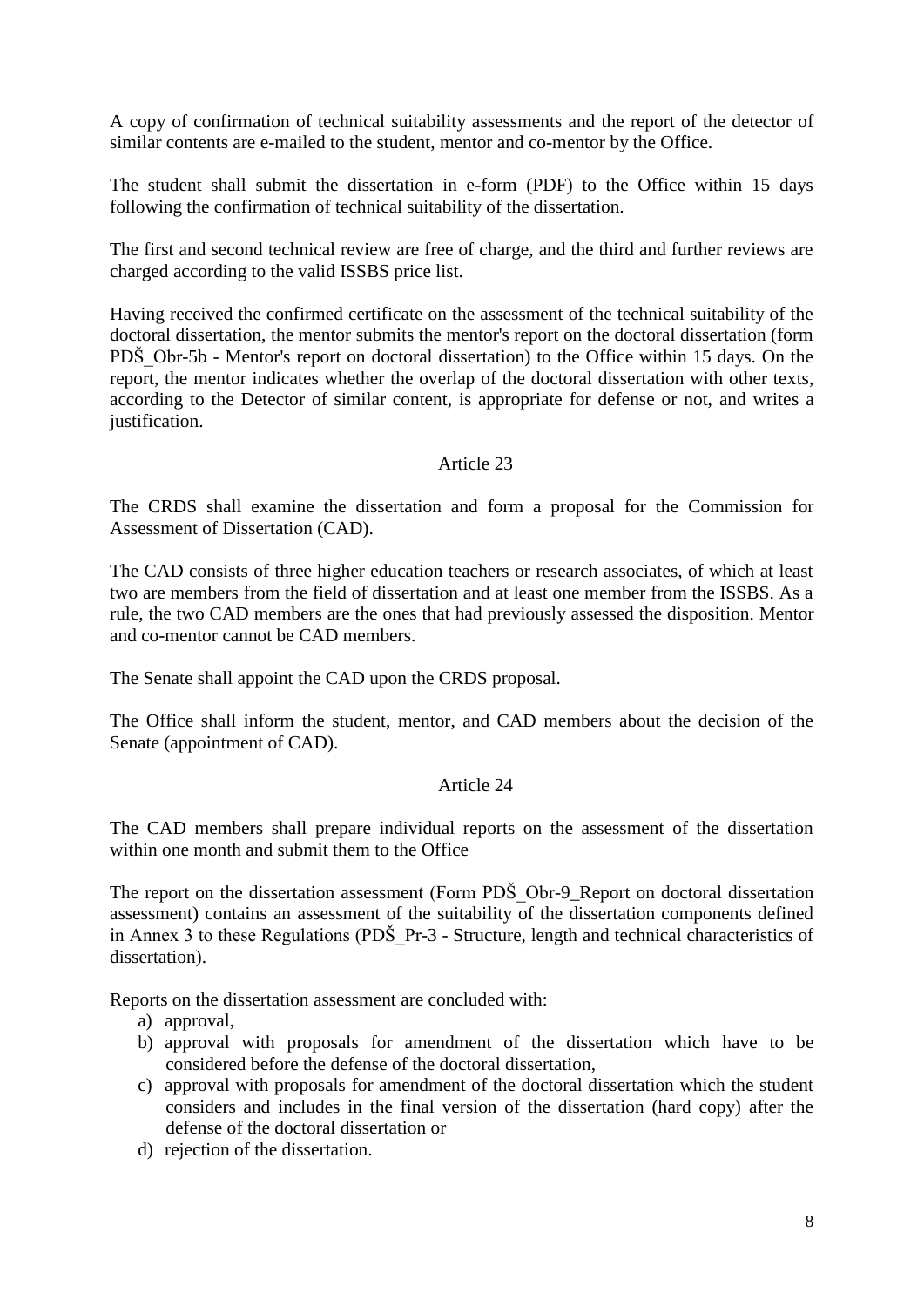The CAD members' report on the dissertation assessment is addressed by the CRDS that adopts the proposal on further proceedings (approval of dissertation defense, amendments to the dissertation or rejection of the dissertation).

The CRDS, in case of proposed improvements, determines a deadline for the student to submit the amended dissertation. The student may request an extension of the deadline for submitting the completed dissertation, before the deadline. The extension is decided upon by the Head of the programme.

The student shall submit the amended dissertation to the Office together with the report (PDS Obr-4b – Report on the amendment of doctoral dissertation) in which they state how the suggestions for amendment were implemented. This report is also signed by the mentor.

Upon resubmission of the dissertation, the CDA president shall verify whether the suggestions were taken into account.

The amended dissertation is reviewed by the CRDS.

The CRDS shall propose to the Senate either to approve the defense of the dissertation or to reject the dissertation.

The Senate shall approve the defense of the dissertation or reject the dissertation. In case of approval of the defense, it confirms or supplements the composition of the CAD, which leads the defense of the dissertation, and appoints its president from among the CAD members.

In case the dissertation is rejected, the student may submit a new disposition proposal with a new topic.

IX. Dissertation defense

#### Article 26

The student may approach the defense of the dissertation after having completed all other obligations of the doctoral programme.

The defense of the dissertation is public. A notification is published at least 14 days before the defense on the notice board and on the the ISSBS website. The student registers for the defense via Novis no later than 3 days before the scheduled defense of the dissertation. Members of the CDRS, students of the programme and the Dean of the Faculty are invited to the defense.

Defenses take place at the ISSBS or other suitable location, and also on-line, provided that appropriate conditions are provided.

Article 27

The defense of the dissertation shall be led by the president of CAD and as a rule follows this order: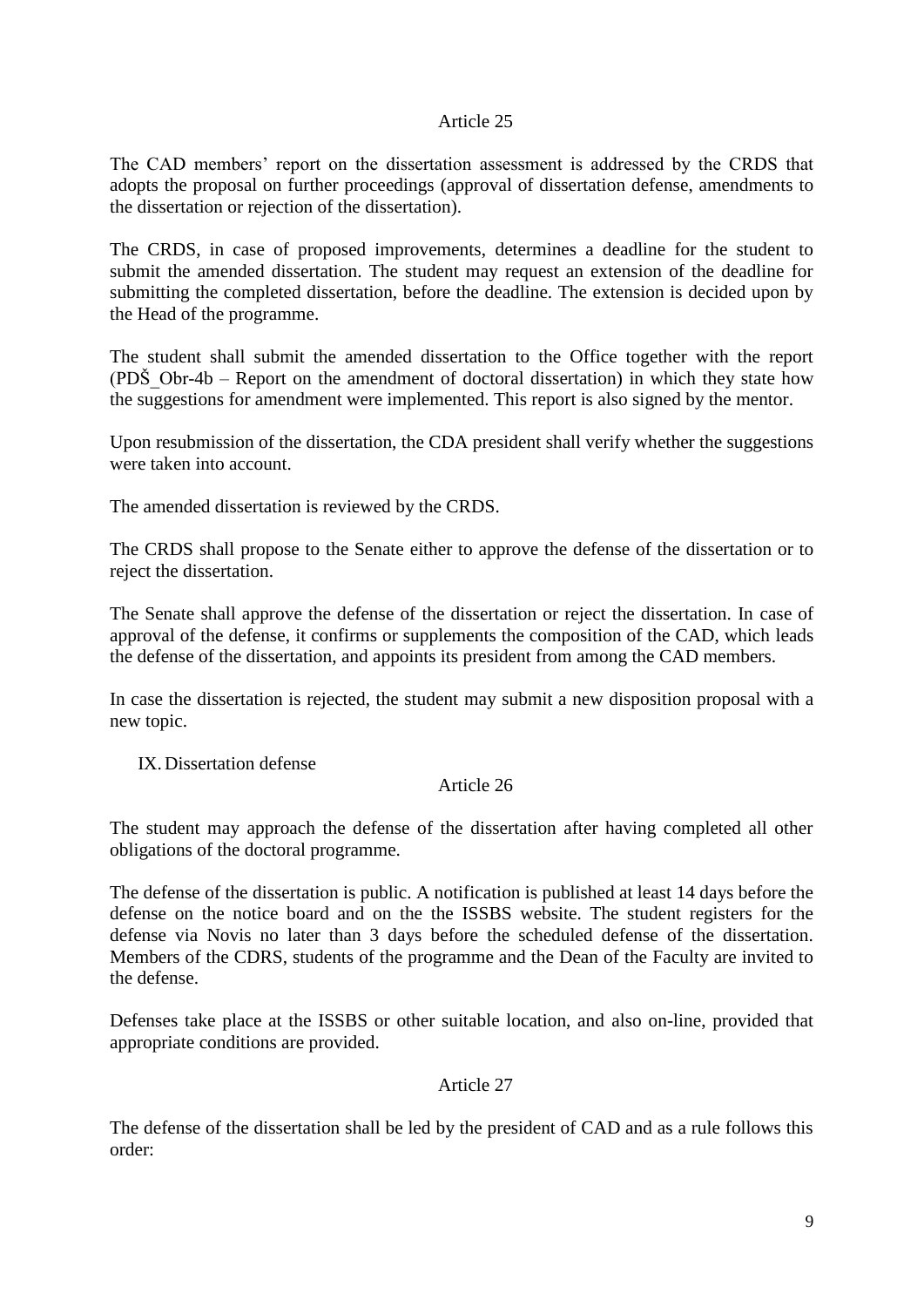- the mentor presents the student and the title of the dissertation, and their cooperation in the creation of the dissertation,
- the student presents the dissertation within 30 minutes,
- the President of the CAD summarises the CAD members reports,
- members of the CAD present the student questions in written form,
- the student has the right to 30 minutes of preparation of answers to the questions asked,
- after the expiration of the time available for preparing the answers, the student answers the questions, as a rule, within a maximum of 45 minutes; the student can be asked additional questions by anyone present,
- this is followed by a CAD closed meeting where a decision on the assessment of the defense is made,
- the decision on the assessment of the defense is read by the CAD president to the student and others present.

The CAD makes a decision on the grade of the defense ("completed", "completed with amendments" or "not completed"). A record on the defense is kept by the CAD president and the questions of members of the CAD are attached.

#### Article 28

If the CAD assesses the dissertation defense as completed, but with amendments required, a deadline for addressing these inadequacies and submitting an amended dissertation is determined. The student may request an extension of the deadline for submitting the completed dissertation, before the deadline. The extension is decided upon by the Head of the programme.

The student shall submit the amended dissertation to the Office together with the report (PDŠ\_Obr-4b – Report on the amendment of doctoral dissertation) in which he states how the suggestions for amendment were implemented. This report is also signed by the mentor.

The President of the CAD shall determine whether the amendments have been taken into account and, together with the other CAD members, propose the grade to the Senate.

If the amendments to the dissertation are not suitable, or the student has not submitted them within the specified deadline, the President of the CAD shall propose the »failed« grade to the CRDS. The CRDS can confirm this proposal and thus mark the dissertation as not completed. If the CRDS does not confirm the proposal of the President of the CAD, the suitability of the proposal is verified by the Senate.

#### Article 29

The defense of the doctoral dissertation, which was assessed by CAD and / or CRDS and / or the Senate as "failed", cannot be repeated and no appeal is possible.

In this case, the student may submit a new disposition proposal with a new topic.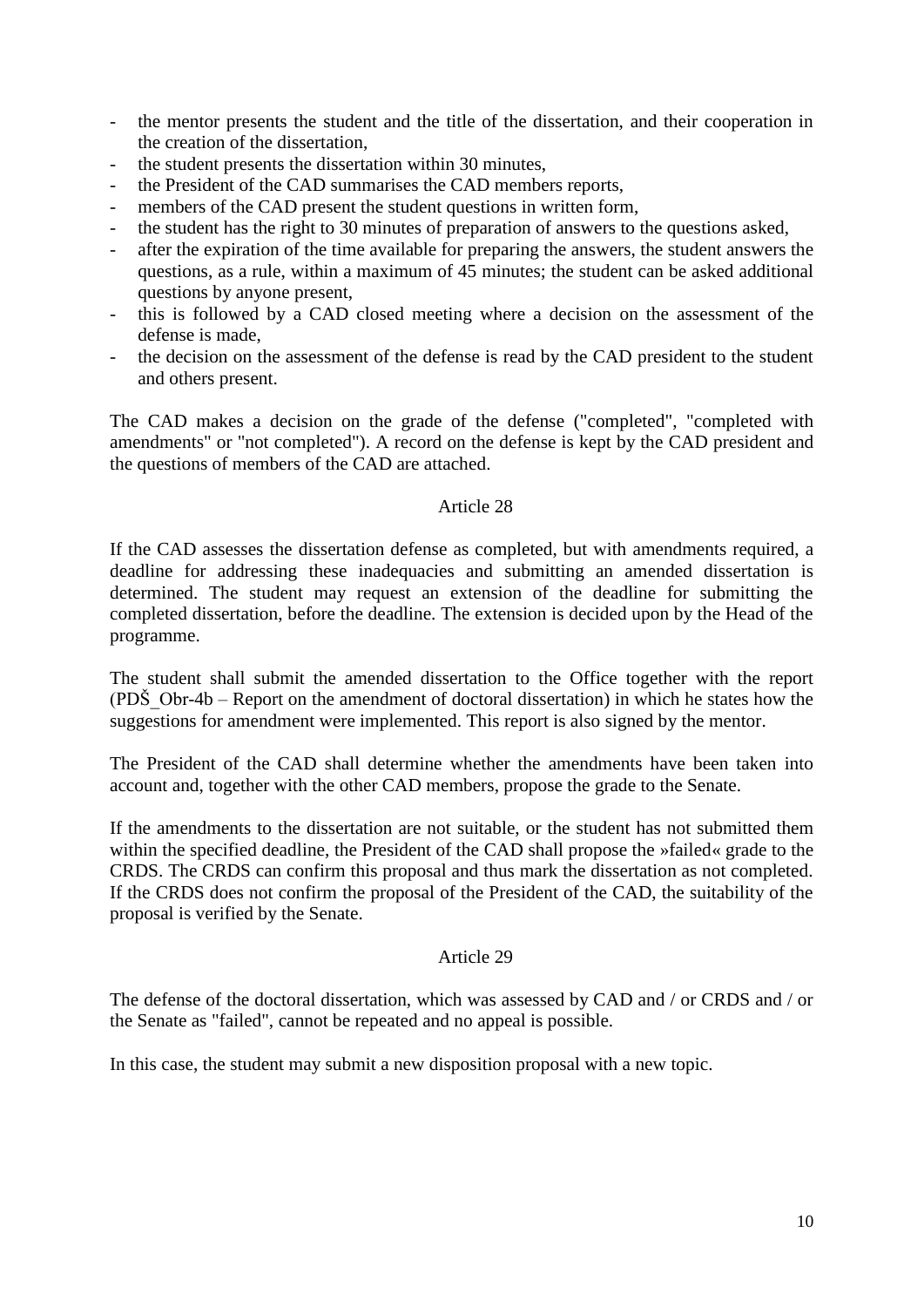Having successfully defended the dissertation, the student submits an e-version (PDF) and 3 hardback copies of the dissertation to the Office. All printed copies have to contain a handwritten statement (PDŠ\_Pr-4 - Statement).

The ISSBS shall issue a student a provisional certificate of successful completion of studies within 7 days following the successfully completed defense or, in case of required amendments of the dissertation, within 7 days following the decision of the Senate. After having been issued a temporary certificate of successful completion of studies, the student may use the acquired scientific title.

## Article 31

The Office shall keep all documentation related to the application, preparation and defense of the doctoral dissertation in the student's personal file.

The Office shall submit one copy of the doctoral dissertation to the ISSBS library, two copies to the National University Library, and the PDF file shall be uploaded to the Repository of colleges and higher education institutions.

The library shall arrange the entry of the doctoral dissertation in the national bibliographic system Cobiss.

X. Promotion to Doctor of Science

#### Article 32

The Dean shall promote the Doctor of Science. The promotion is public and solemn.

XI. Final provisions

#### Article 33

For the authorship of the dissertation, in addition to related rights and duties, the provisions of the Copyright and Related Rights Act (Official Gazette of the Republic of Slovenia, No. [16/07](http://www.uradni-list.si/1/objava.jsp?sop=2007-01-0717) – official consolidated text, [68/08,](http://www.uradni-list.si/1/objava.jsp?sop=2008-01-2962) [110/13,](http://www.uradni-list.si/1/objava.jsp?sop=2013-01-4030) [56/15,](http://www.uradni-list.si/1/objava.jsp?sop=2015-01-2358) [63/16](http://www.uradni-list.si/1/objava.jsp?sop=2016-01-2683) – ZKUASP and 59/19) are in force.

#### Article 34

Violations in the process of creating a dissertation and their sanctioning are defined in the Rules of the ISSBS, which regulate the disciplinary responsibility of students.

#### Article 35

The forms and annexes used in the dissertation preparation process are available on the ISSBS website.